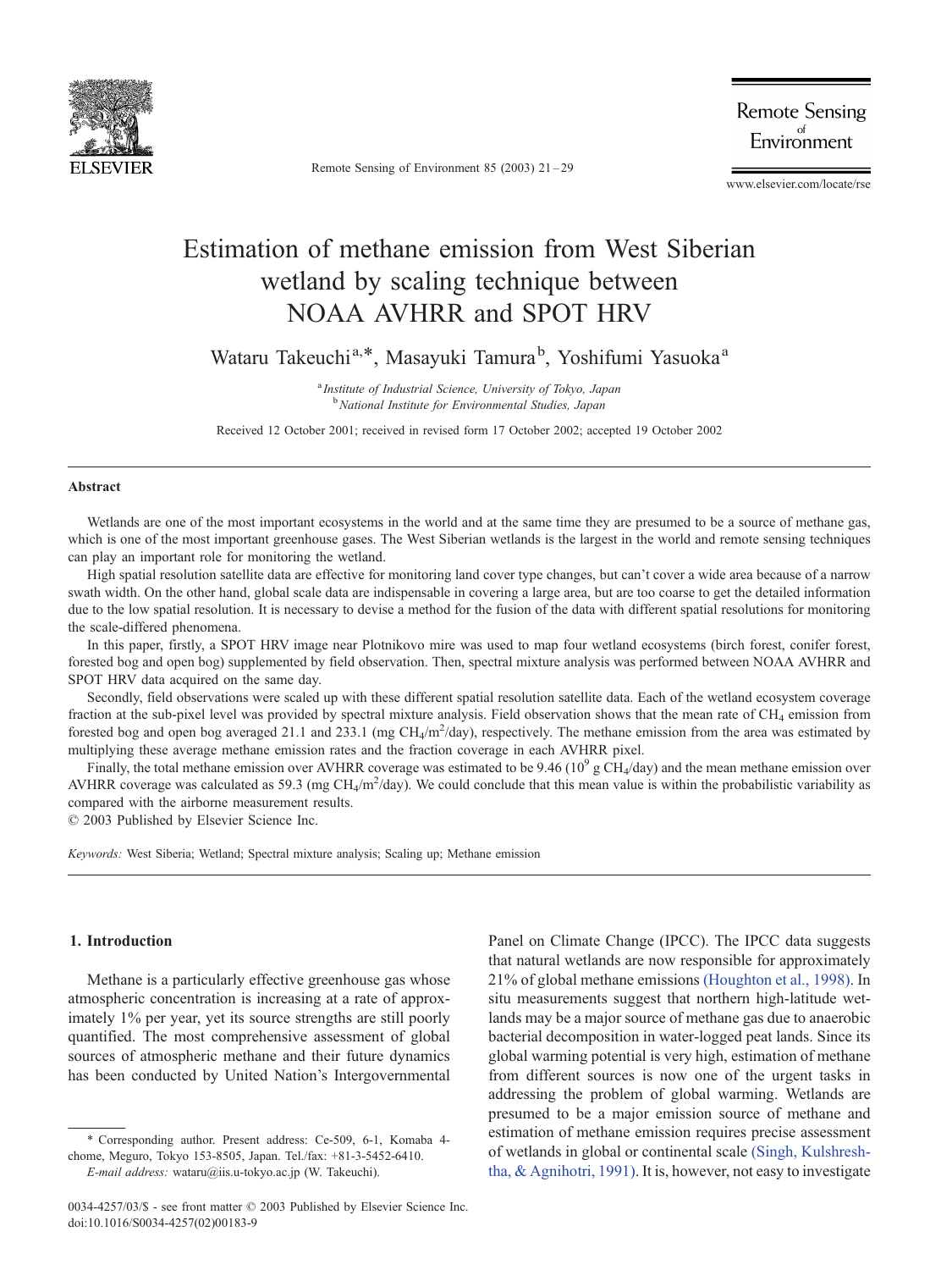wetland distribution with only ground observations because it is usually extensive and difficult to traverse. Remote sensing of wetland from satellites may play an important role in monitoring wetland conditions and to distinguish wetland from other land cover types.

There have been several studies to produce land cover maps of individual wetlands by using remote sensing data with high spatial resolutions such as Landsat MSS or TM, SPOT HRV or JERS-1 SAR. High spatial resolution data are effective in monitoring wetland environment at the local or regional scale, however, it may not cover a large area because of its narrow swath width. Another obstacle to mapping the world with high-resolution data is the cost and logistics of handling the data volume. Extending the area would require use of wide coverage data such as NOAA AVHRR or TERRA MODIS. On the other hand, AVHRR data may not detect fine spatial structures in mixtures of vegetation, soil and water in wetland because of its coarse spatial resolution. In this sense, it is necessary to devise a method for the fusion of the data with different spatial resolutions.

In this research, a scaling technique is investigated to unmix each pixel in low spatial resolution data into different land cover types including wetlands and forests, and to estimate the area cover ratio of wetland in each pixel. A scaling model relates the data with different spatial resolutions and extrapolates the local information on land cover types derived from high spatial resolution data to global scale through low spatial resolution data. Here, we used two types of satellite sensors: SPOT HRV as a high spatial resolution sensor and NOAA AVHRR as a low spatial resolution sensor. High spatial resolution data (HRV) is used for classifying the land cover types in detail and formulating a scaling model between NOAA AVHRR and SPOT HRV. Global scale data (AVHRR) is used to monitor the whole West Siberian wetland. Total methane emission from AVHRR area was calculated from the methane flux in situ measurements of two different types of bogs.

## 2. Study area and data description

## 2.1. Study area

West Siberian Lowland was selected as a test site since it is one of the largest wetlands in the world and is recognized as a high potential area for methane emission due to global warming. This area is mainly covered with forest and wetland. The wetland belongs to a belt of ombrotrophic sphagnum bogs of West Siberia. Bogs are peat-producing wetlands in moist climates, where organic material has accumulated over long periods. Their main feature is characterized by water and nutrient input into the system which is entirely through precipitation. They are extremely acid and nutrientdeficient [\(Crill et al., 1988\).](#page-8-0) In this study, two types of bogs are subjectively defined which are subject to the estimation of methane emission. The difference between the two types of bogs is mainly characterized by water depth. Forested bog is mainly composed of shrub, where the water position is relatively lower. Open bog is mainly composed of lichens such as sedge or peat moss, where the water position is relatively higher. Birch trees are dominant in forested areas and coniferous forests are found along rivers.

During the summers of 1993, 1994 and 1995, several field studies were carried out near Plotnikovo, which is located in the southern part of West Siberian Lowlands (Fig. 1). The ground observation data have been compiled in collaboration with the Moscow Institute of Microbiology [\(Tamura & Yasuoka, 1998\).](#page-8-0) They include methane emission



Fig. 1. Location of study area in the West Siberian Lowland.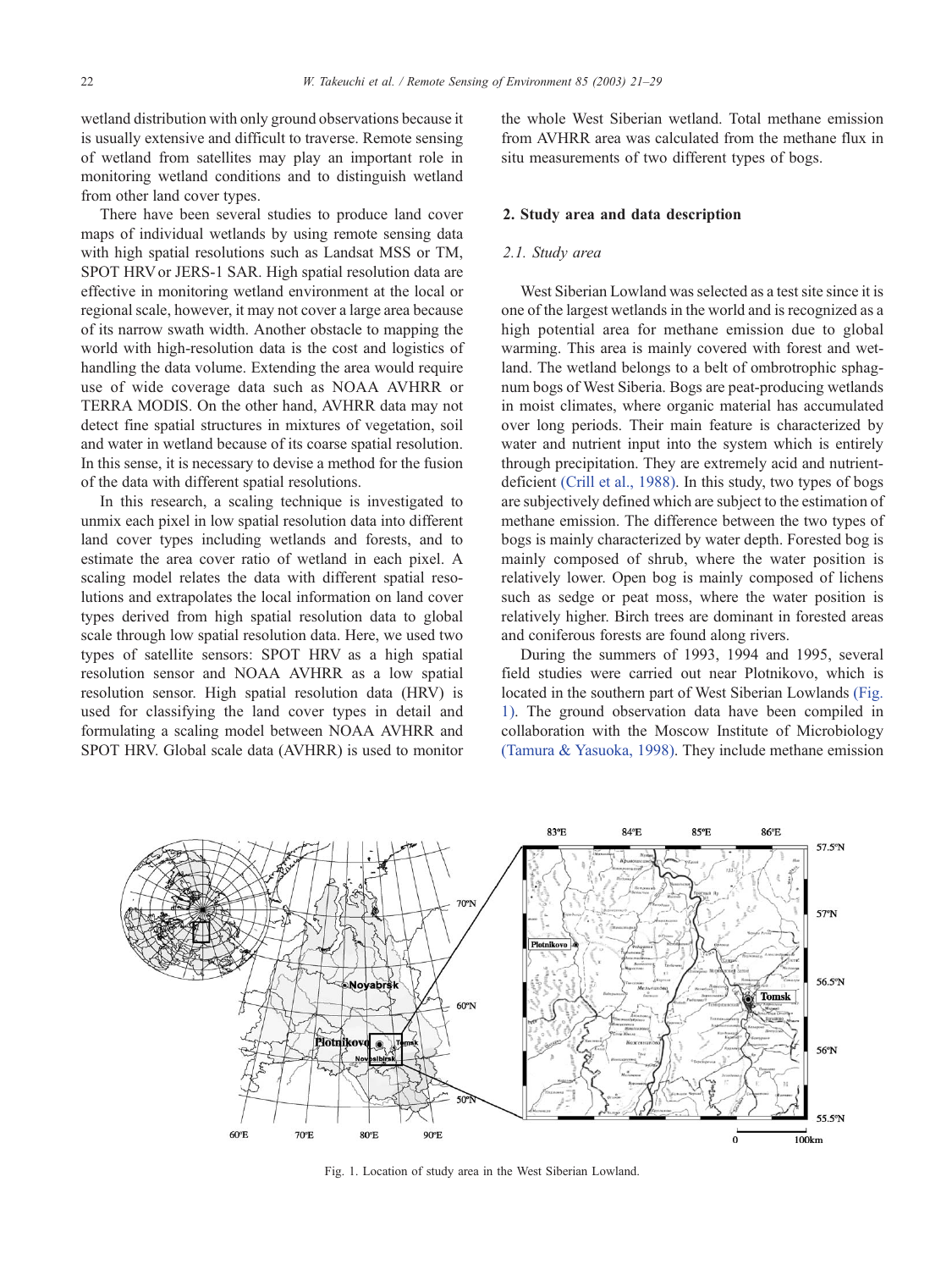from wetlands, soil temperature and a water acidity (pH). This ground survey and the aerial photographs provided the bulk of validating the data for image classification.

#### 2.2. Methane flux measurement

To estimate the methane emission from the AVHRR area, we use the methane flux data measured on the ground. The two measurement sites for open bogs are indicated by circle symbols in Fig. 2. At the same time, vertical profiles of atmospheric methane concentration above SPOT coverage was conducted using an observation aircraft [\(Tohjima, Mak](#page-8-0)syutov, Machida, & Inoue, 1994). The white curve in Fig. 2 shows the flight pass of the airplane on August 5, 1994. The measurements for the other open bog and forested bogs were made outside the SPOT image area. Each microsite was positioned by a stainless steel square collar (area  $40 \times 40$ cm<sup>2</sup>, the depth of insertion into peat 10 cm). It was permanently installed before the start of the daily measurements. Net  $CH<sub>4</sub>$  flux was determined by the static chamber technique [\(Panikov, 1994\).](#page-8-0) Air and soil temperature were measured by mercury thermometers and water acidity (pH) was determined with ion-selective electrodes.

#### 2.3. Satellite data used in this study

SPOT HRV (green, red and near infrared channels) were used for wetland classification because it has a high resolution of 20 m. They were not calibrated to reflectance values. AVHRR channel 1 and 2 were calibrated to



flight pass of the airplane.

reflectance values and channel 3 to brightness temperature using coefficients based on NOAA KLM Users guide [\(Goodrum, Kidwell, & Winston, 1999\)](#page-8-0) and cloud-free areas were selected carefully. Atmospheric and BRDF corrections were not performed. Pixels over  $45^{\circ}$  of the sensor scan angle were considered as unacceptable for processing. Both HRV and AVHRR data were acquired on July 7, 1995.

AVHRR data were geometrically corrected based on ground control point (GCP) matching by using PaNDA software, and registration error over the image was less than 1 pixel. PaNDA is a free software package for NOAA data analysis [\(Shimoda et al., 1998\).](#page-8-0) HRV data were geometrically corrected and overlayed so that one pixel of AVHRR (1.1 km) covers a set of HRV pixels in a rectangular block of  $55 \times 55$ . RMS errors of image-toimage registration between HRV and AVHRR were 38 pixels in HRV size (20 m), which means 0.68 pixels in AVHRR size (1.1 km).

#### 3. Land cover characterization method

## 3.1. Linear mixture model

The NOAA AVHRR is one of the few space-borne sensors currently capable of acquiring radiometric data over a broad range of view angles. However, the relatively coarse spatial resolution of the AVHRR  $(1.1-4.3 \text{ km})$  most often results in measurements of mixed land covers, and thus the pixel unmixing is indispensable [\(Asner, Wessman, & Pri](#page-8-0)ette, 1997; Bateson, Asner, & Wessman, 2000). Basically, a scaling model is focused on the unmixing of AVHRR pixel from high-resolution data, and each category area ratio in one AVHRR pixel is the most basic and important data [\(Price, 1999; Shimabukuro & Smith, 1991\).](#page-8-0)

Let a remote sensing data have  $n$  channels and the coverage be composed of k types of categories  $(\omega_1, \ldots, \omega_k)$ . Let the spectral characteristic of the category  $\omega_i$  be expressed by the *n* dimensional spectral vector  $m_i$  ( $i = 1, \ldots, k$ ). If the pixel  $p_{lm}$  is composed of one category  $\omega_i$  (pure pixel), then  $p_{lm} = m_i$ . Linear spectral mixture analysis models the reflectance spectrum of each pixel in an AVHRR image in terms of endmember reflectance according to the equations and constraints below [\(Oleson et al., 1995\)](#page-8-0)

$$
\boldsymbol{p}_{\text{lm}} = \sum_{i=1}^{k} a_{\text{lm}}^{i} \boldsymbol{m}_{i}
$$
 (1 - a)

where

$$
a_{\text{lm}}^i \ge 0, \ (i = 1, ..., k) \tag{1-b}
$$

Fig. 2. SPOT/HRV image at Plotnikovo (R/G/B = 2:3:1). Circle symbols show ground measurement points of methane fluxes. White curve shows flight pass of the airplane. 
$$
\sum_{i=1}^{k} a_{\text{Im}}^{i} = 1
$$
 (1 - c)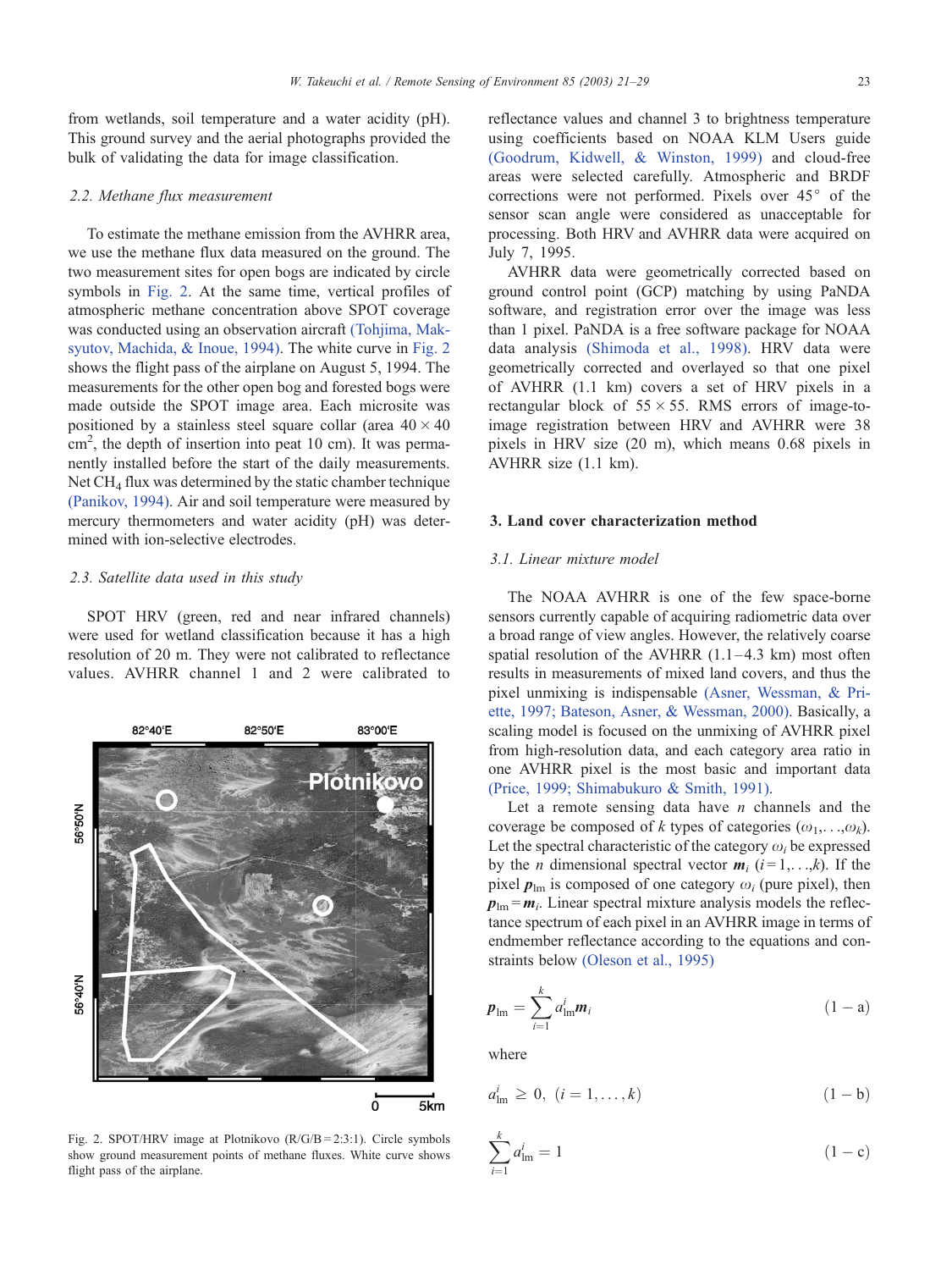where  $a_{\text{lm}}^i$  is the fractional coverage of the category  $\omega_i$  in the pixel. Eq. (1-a) is called the category combination, which is the combination of the spectral characteristics of multiple categories by the space average. In this case, the pixel data  $p_{lm}$  is expressed by the linear combination of the area ratio  $a_{lm}^i$  Eq. (1-b) expresses the positivity constraint of each category, and Eq. (1-c) the constraint equation of each category ratio, respectively. If the number  $k$  of endmembers equals the number of bands plus one, then in Eqs. (1-a) and (1-c) above, there are k equations in  $k$ unknowns, which can be uniquely inverted to solve for the  $a_{\text{lm}}^i$  in Eq. (1-a).

## 3.2. Quadratic programming problem

Because all of the fractions should sum to unity, a constraint equation can be incorporated into the problem as well as positivity constraints on the fraction estimates. Apart from indirect applications, there are several classes of problems that are naturally expressed as quadratic problems. Examples of such problems can be found in planning, scheduling, game theory and many problems in economics [\(Floudas & Visweswaran, 1995\).](#page-8-0) The general quadratic programming method is to give an answer  $a_{lm}$  with the non-negative condition. Objective function  $Q(a_{lm})$  is defined as follows

$$
Q(a_{\text{lm}}) = \frac{1}{2} a_m^t D a_{\text{lm}} + C^t a_{\text{lm}} \tag{2-a}
$$

where

$$
\mathbf{D} = [D_{ij}] = [2(\mathbf{m}_i, \mathbf{m}_j)] \tag{2-b}
$$

$$
\mathbf{C}^t = -2[(\boldsymbol{p}_{lm}, \boldsymbol{m}_1), \dots, (\boldsymbol{p}_{lm}, \dots, \boldsymbol{m}_k)] \qquad (2-c)
$$

with the condition

$$
a_{\text{lm}}^i \ge 0, \ (i = 1, \dots, k) \tag{3 - a}
$$

$$
\sum_{i=1}^{k} a_{\text{Im}}^{i} \le 1 \tag{3-b}
$$

 $\sum_{i=1}^{k} a_i^i$  $i=1$  $(3 - c)$  If the matrix  $\bf{D}$  is positive definite, Eq. (2-a) becomes a convex programming problem. Since any local optimum is equivalent to the global optimum in convex problems, there are many algorithms for convex quadratic programming. In this study, a gradient ascent algorithm (Uzawa algorithm) was applied to the dual functional with augmented Lagrangian [\(Elman & Golub, 1994\).](#page-8-0)

#### 4. Results and discussion

#### 4.1. Classification of HRV data

For ecosystem characterization, four categories were selected including birch forest, conifer forest, forested bog and open bog. As described in Section 2.1, two categories for bogs were selected with respect to methane emission characteristics. Firstly, around 30 training areas were selected for each class on the basis of the GPS locations. All of the field data points were used to train the classifier. Then, the entire image of HRV was classified into four categories including birch forest, conifer forest, forested bog and open bog by using supervised classification. [Fig. 3](#page-4-0) shows the classification result.

## 4.2. Spectral mixture analysis

The ordinary least squares method was applied to solve for a mean AVHRR reflectance representative of the entire scene using Eq. (1-a). The coefficients represent the derived reflectances (endmembers) in Eq. (4-a-4-c). [Fig. 4](#page-4-0) shows the scatter plot between channels 1, 2 and 3, and the polygons drawn on the data domain are endmembers.

$$
AV1 = 5.04 V1 + 5.20 V2 + 8.75 B1 + 11.3 B2
$$
  
R = 0.81 (4 - a)

$$
AV_2 = 47.5 V_1 + 33.7 V_2 + 32.4 B_1 + 41.1 B_2
$$
  
R = 0.93 (4 - b)

$$
f_{\rm{max}}
$$

$$
AV_3 = 21.2 V_1 + 23.0 V_2 + 46.5 B_1 + 36.8 B_2
$$
  

$$
R = 0.79
$$
 (4 - c)

where  $AV_1$  and  $AV_2$  are reflectance values of AVHRR channel 1 and 2,  $AV_3$  is brightness temperature value of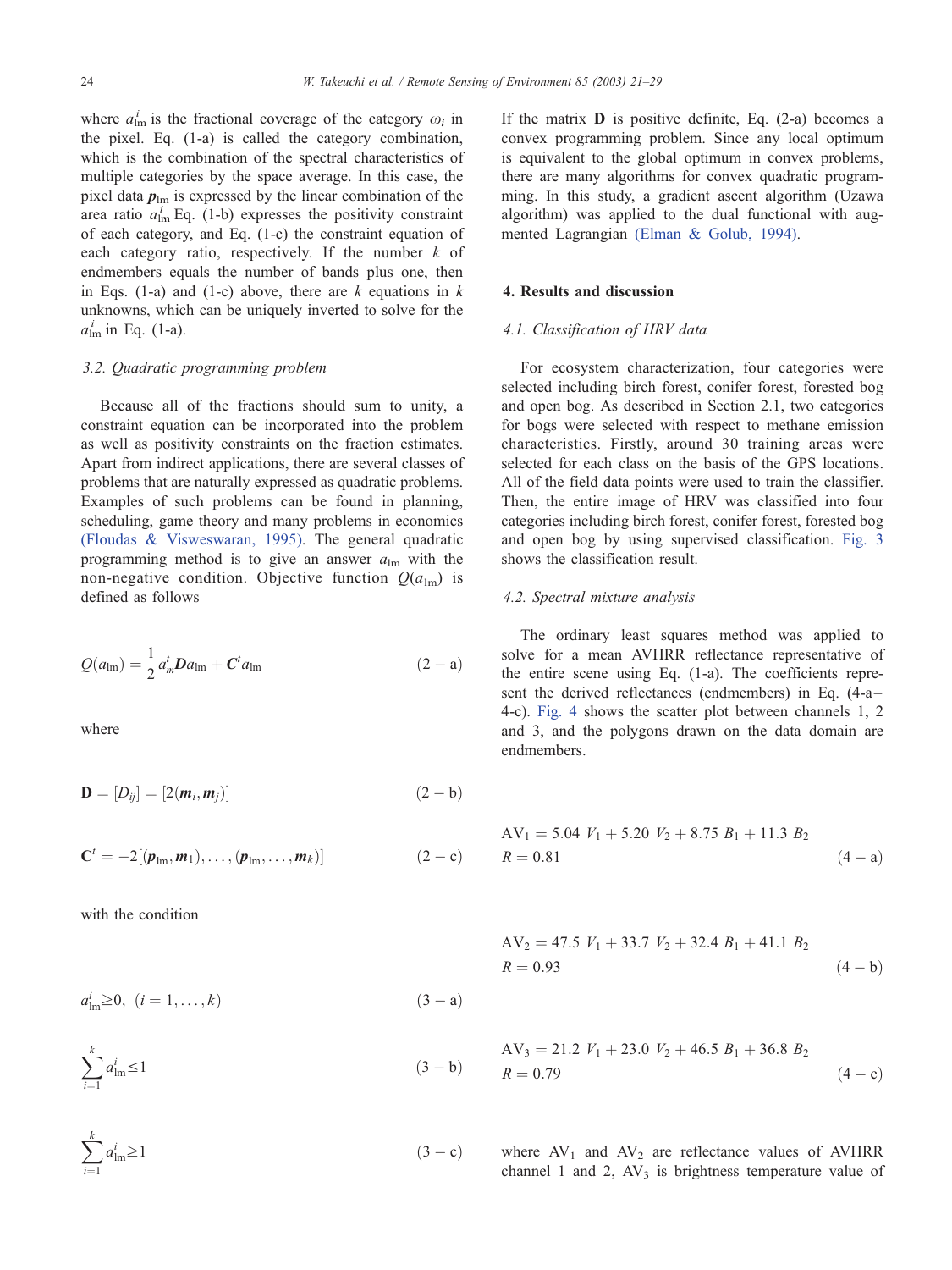<span id="page-4-0"></span>

Fig. 3. Classification image of SPOT/HRV.



Fig. 4. Scatter plot of AVHRR channels 1, 2, and 3 reflectance values. The polygons drawn on the data domain are derived endmembers. Four corner points correspond to derived four endmembers in each scatter plot.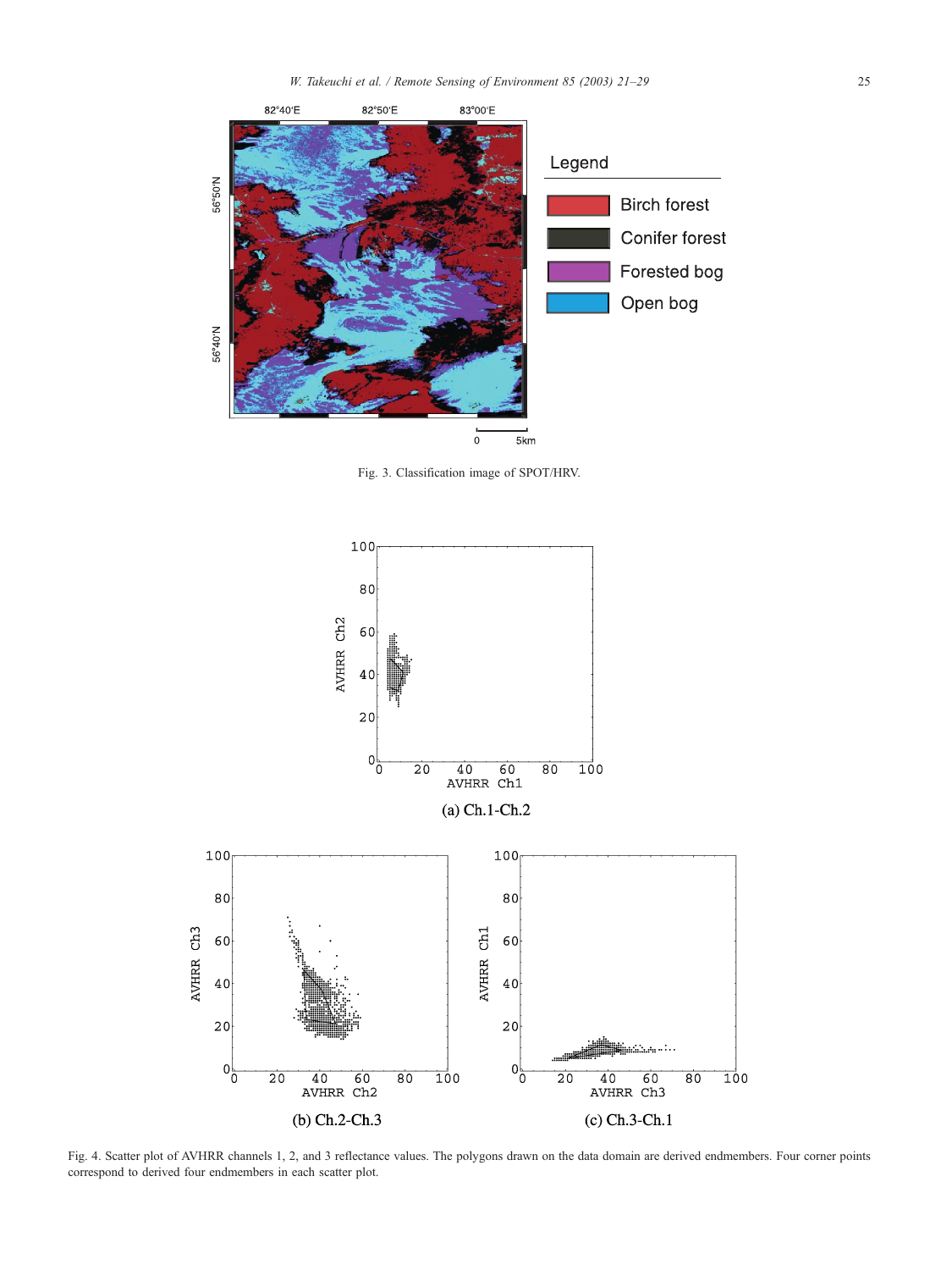AVHRR channel 3.  $V_1$ ,  $V_2$ ,  $B_1$  and  $B_2$  are the fractional coverage of birch forest, conifer forest, forested bog and open bog respectively.  $R$  is the coefficient of correlation.

## 4.3. Estimation of forest and bog distribution

The derived scaling model was applied to generate maps showing the distribution of spectrally distinct chaparral birch forest, conifer forest, forested bog and open bog to the whole AVHRR data. By solving the derived Eq.  $(4-a-4-c)$  and Eq.  $(1-c)$ , which shows the fractions sum to unity simultaneously, fractional coverages of each class were calculated. Fig. 5 presents the result of spectral mixture analysis. As a comparison, the original AVHRR image is shown in [Fig. 6.](#page-6-0) From this

result, each category area was estimated as shown in [Table 1.](#page-6-0)

#### 4.4. Estimation of the methane emission

The results obtained in spectral mixture analysis enable us to scale up the ground measurements of methane emission to areas covered by AVHRR. [Table 2](#page-6-0) shows the mean methane emission rates observed in July of 1993 and 1994. The emission rate for forested bog and open bog were set 21.1 and 233.9 (mg  $CH_4/m^2/day$ ), respectively. The emission rate for birch and conifer forests were set to zero because it is reported that forests do not release much methane, and in many cases, consume atmospheric methane at very low rates [\(Bartlett & Harris,](#page-8-0) 1993).



Fig. 5. Results of spectral mixture analysis of wetland ecosystems near Plotnikovo. Bright values indicate areas of high fractional abundance of that endmember.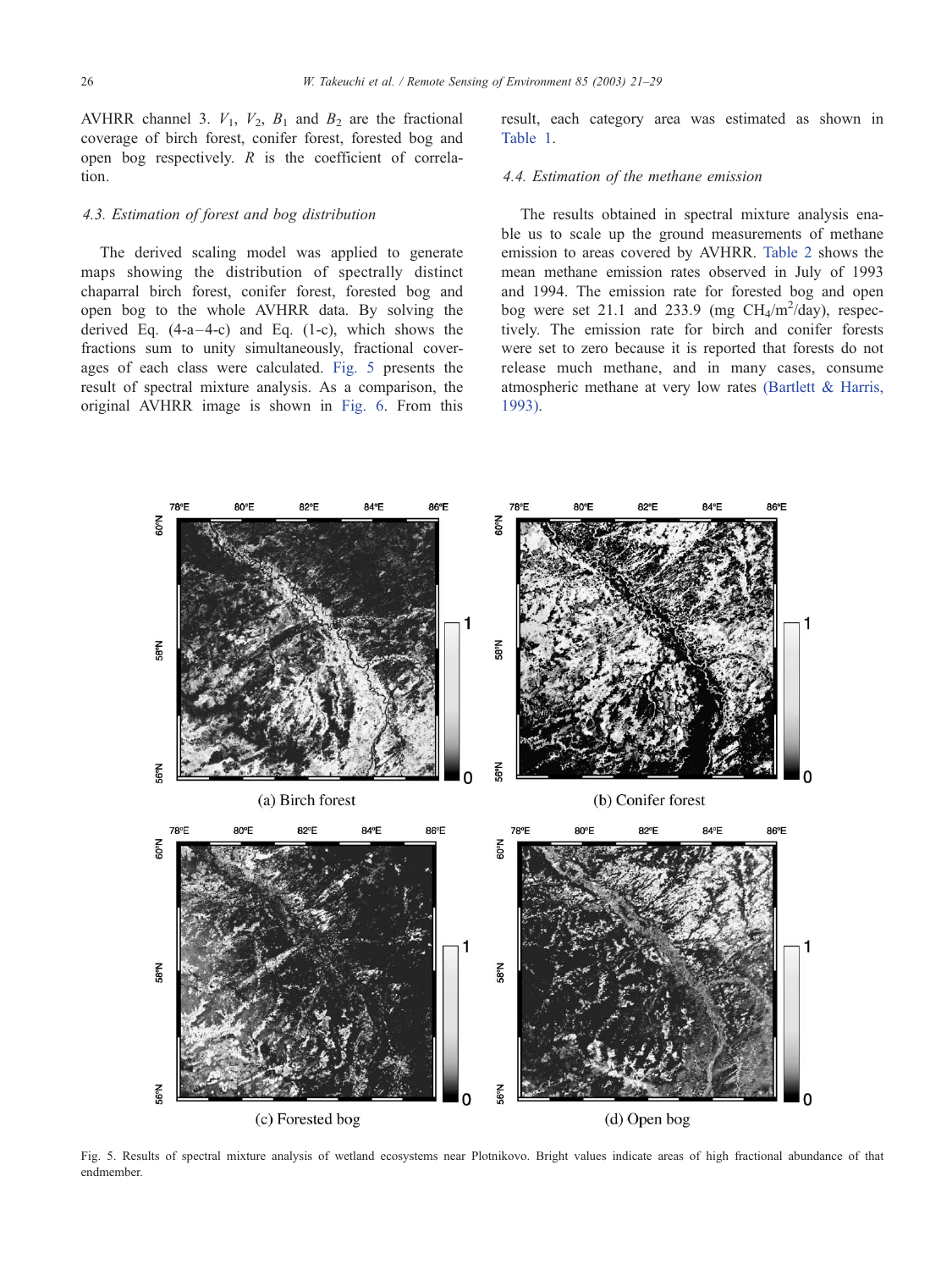<span id="page-6-0"></span>

Fig. 6. NOAA AVHRR image over West Siberian wetland. The square shows the area covered by SPOT HRV.

The total methane flux  $F_{total}$  and the mean methane flux  $F_{\text{mean}}$  over AVHRR coverage are calculated respectively as follows from the sum

$$
F_{\text{total}} = \sum_{i=1}^{n} A_i f_i \tag{5-a}
$$

$$
F_{\text{mean}} = F_{\text{total}} / \sum_{i=1}^{n} A_i
$$
 (5 - b)

where *n* is a number of categories,  $A_i$  is a total area of each category and  $f_i$  is a methane emission rate of each category. Results of these calculations are shown in Table 3 for the studied area of AVHRR about  $400 \times 400$  (km<sup>2</sup>). The total methane flux over the AVHRR coverage was calculated to be 9.49 ( $10^9$  g CH<sub>4</sub>/day) and the mean methane flux over AVHRR coverage was calculated as 59.3 (mg  $CH_4/m^2$ /day).

## 4.5. Accuracy assessment

## 4.5.1. Evaluation of classification accuracy

The performance of the scaling model was evaluated in terms of the root mean squared (RMS) error. For the four

Table 1 Estimated areas of four ecosystems based on spectral mixture analysis between AVHRR and HRV

| Category                      | Birch<br>forest | Conifer<br>forest | Forested<br>bog | Open<br>bog | Total |  |  |
|-------------------------------|-----------------|-------------------|-----------------|-------------|-------|--|--|
| Areal ratio $(\%)$            | 23.6            | 35.0              | 17.6            | 23.8        | 100.0 |  |  |
| Area<br>$(10^3 \text{ km}^2)$ | 37.8            | 56.0              | 28.2            | 38.0        | 160.0 |  |  |

| . | $\sim$<br>v |  |
|---|-------------|--|
|   |             |  |

|  | Mean methane fluxes measured on the ground in July of 1993 and 1994 |  |  |  |  |  |
|--|---------------------------------------------------------------------|--|--|--|--|--|
|  |                                                                     |  |  |  |  |  |

| Site         | Number of<br>measurement points | Mean flux<br>(mg $CH_4/m^2/day$ ) | S.D.  |
|--------------|---------------------------------|-----------------------------------|-------|
| Forested bog | 23                              | 21.1                              | 43.8  |
| Open bog     | 56                              | 233.1                             | 326.1 |

given classes (birch forest, conifer forest, forested bog and open bog), the RMS error with respect to that class is as follows

$$
E_k = \sqrt{\frac{1}{N_p} \sum_{n=1}^{N_p} (B_{k,n} - B_{k,n}^*)^2}
$$
 (6 - a)

$$
E_t = \frac{1}{N_p} \sum_{n=1}^{N_p} \sqrt{\frac{1}{N_k} \sum_{k=1}^{N_k} (B_{k,n} - B_{k,n}^*)^2}
$$
 (6 - b)

where  $B_{k,n}$  is the original fraction value of category k of pixel *n*,  $B_{k,n}^*$  the estimated fraction value,  $N_p$  the number of pixels and  $N_k$  the number of categories.

The results of the classification accuracy are presented in [Table 4.](#page-7-0) Overall, the accuracies were tolerably high and consistent across the individual classes. Individual class accuracies reveal that birch forest is the most accurately identified ecosystem category followed by open bog, forested bog and conifer forest [\(Fig. 7\).](#page-7-0) The validation described above is obviously incomplete in that it relies entirely on the classification result with SPOT HRV data and the assumption that the all the pixels of HRV are pure pixels. The inability of the validation method to quantify the uncertainty of other neglected categories is a significant issue and must be resolved in future studies. In spite of the acknowledged inability of the validation method to constrain the number of categories, this may be a real limitation imposed by the satellite data. Another error source of the mixture analysis is the use of AVHRR channel 3 in the daytime. Specifically, it contains both emitted and reflected energy, and hence, can add uncertainty in the derived land cover fractional maps (i.e., two land covers could produce the same AVHRR-3 value, where one is primarily contributing reflected energy and the other emitted energy).

Table 3 Methane emission from  $400 \times 400$  (km<sup>2</sup>) of study area

| Category       | Area<br>$(10^3 \text{ km}^2)$ | Emission rate<br>(mg $CH_4/m^2/day$ ) | Total flux<br>$(10^9$ g CH <sub>4</sub> /m <sup>2</sup> /day) |  |  |
|----------------|-------------------------------|---------------------------------------|---------------------------------------------------------------|--|--|
| Birch forest   | 37.8                          | 0.0                                   | 0.0                                                           |  |  |
| Conifer forest | 56.0                          | $\theta$                              | 0.0                                                           |  |  |
| Forested bog   | 28.2                          | 21.1                                  | 0.60                                                          |  |  |
| Open bog       | 38.0                          | 233.9                                 | 8.89                                                          |  |  |
| Total          | 160.0                         | $\overline{\phantom{a}}$              | 9.49                                                          |  |  |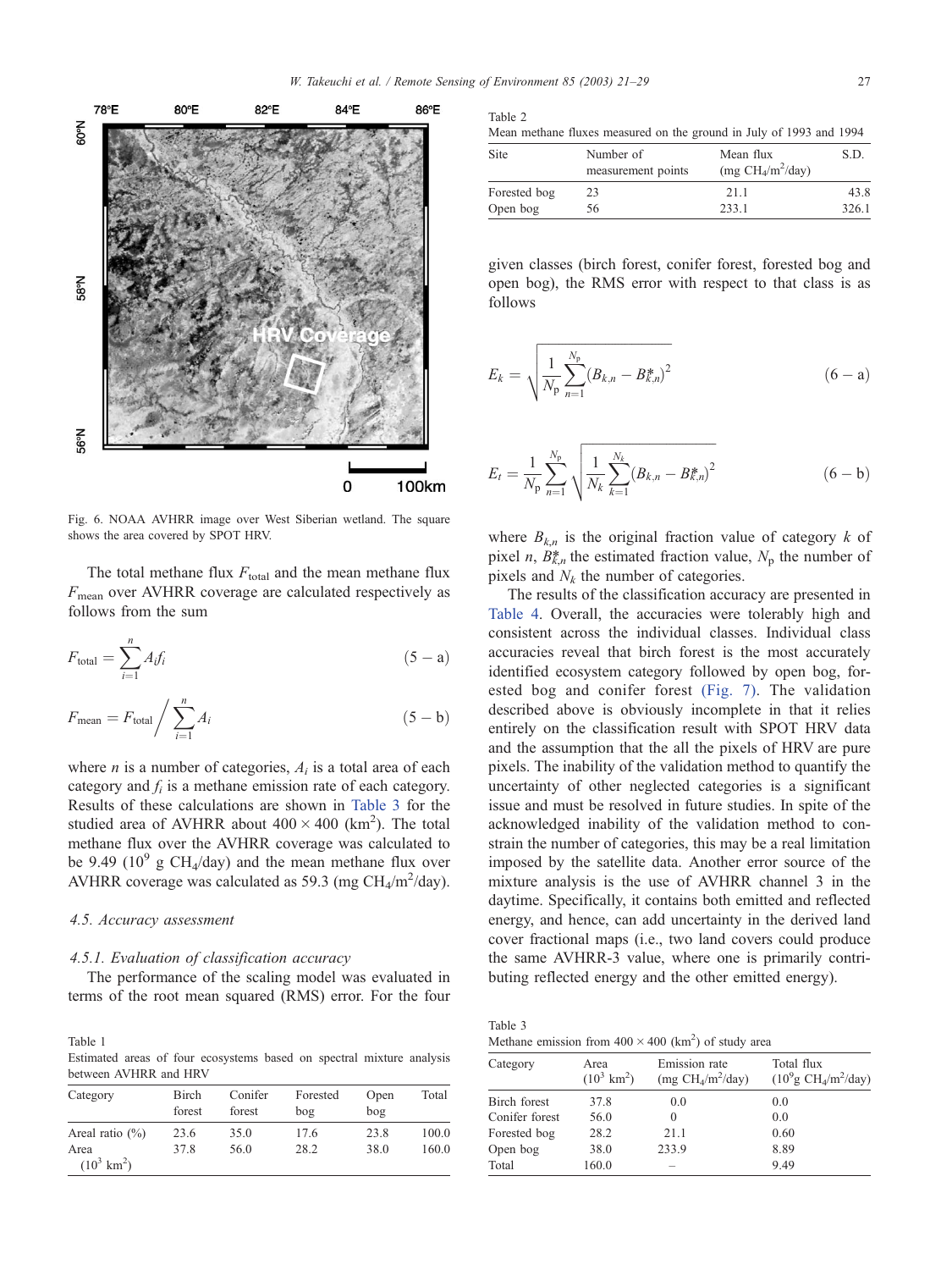<span id="page-7-0"></span>Table 4 Evaluation of classification accuracy by simple percent agreement value

| Category                                   | Birch<br>forest | Conifer<br>forest | Forested<br>bog | Open<br>bog   | Total                            |
|--------------------------------------------|-----------------|-------------------|-----------------|---------------|----------------------------------|
| Error $(\%)$<br>Correlation<br>coefficient | 19.2<br>0.889   | 19.4<br>0.723     | 19.3<br>0.732   | 17.9<br>0.841 | 19.0<br>$\overline{\phantom{a}}$ |

## 4.5.2. Evaluation of the methane emission

Here we discuss the methane emission variability. [Table](#page-6-0) 2 shows that the temporal dynamics were chaotic: no correlation between particular chambers were observed. The methane emission of forested bog was statistically calculated as  $21.1 \pm 43.8$  (mg CH<sub>4</sub>/m<sup>2</sup>/day) and that of open bog as  $233.9 \pm 326.1$  (mg CH<sub>4</sub>/m<sup>2</sup>/day). Net flux of CH<sub>4</sub> from boreal and sub-arctic peat lands to the atmosphere is difficult to estimate, and thus, there are uncertainties in determining how many different types of measurements are needed to characterize the source [\(Morrissey & Livingston,](#page-8-0) 1992). As with temperate and sub-tropical wetlands, methane emission fluxes from northern wetlands are extremely variable.  $CH<sub>4</sub>$  estimates are affected strongly by pH, temperature and depth of water table [\(Macdonald et al., 1998\);](#page-8-0) however, the correlation between methane emission and such environmental factors was found to be very low (determination coefficient less than 0.11) [\(Panikov et al.,](#page-8-0) 1997). Thus, the only valuable predictor among available soil-ecological indicators can be vegetation covers.

[Tohjima et al. \(1994\)](#page-8-0) estimated the methane fluxes over HRV coverage from the measurements of vertical profiles. Table 5 shows accumulated methane, accumulation period

(a) Birch forest



[Regional methane fluxes estimated from the methane vertical profiles](#page-8-0) (Tohjima et al., 1994)

| Date           | Accumulated<br>methane $(mg/m2)$ | Accumulation<br>period (hour) | Methane flux<br>(mg $CH_4/m^2/day$ ) |
|----------------|----------------------------------|-------------------------------|--------------------------------------|
| August 3, 1994 | -55                              | 15                            | 88                                   |
| August 5, 1994 | 20                               | 14                            | 34                                   |
| August 6, 1994 | 79                               | 15                            | 126                                  |
| Average        | $\overline{\phantom{a}}$         | $\overline{\phantom{a}}$      | 83                                   |

and estimated regional methane fluxes for 3 measurement days. They have large variations from 34 to 126 (mg  $CH<sub>4</sub>/$  $m^2$ /day). This large variation means spatial and temporal variability of methane concentration. The average methane flux for 3 days of observations was 83 (mg  $CH<sub>4</sub>/m<sup>2</sup>/day)$ , which is about 1.4 times larger than our estimate 59.3 (mg  $CH_4/m^2$ /day) calculated from the combination of remote sensing analysis and ground measurements. This discrepancy might be partly because of neglecting the contributions from water. However, if we note that both estimates are based on measurement results with large variations, we could conclude that our result is well within the range of probabilistic variability.

#### 5. Summary

This study demonstrated that scaling techniques would provide a tool to extrapolate the local information from high spatial resolution data to larger scale by using low spatial resolution data. Firstly, spectral mixture analysis was conducted between NOAA AVHRR and SPOT HRV and four



(b) Conifer forest



(c) Forested bog

(d) Open bog

Fig. 7. Classification accuracy of mixture fractions of each category. Bright values indicate areas of high fractional abundance of that endmember (left, aggregated classification image from HRV; right, estimated fraction image from AVHRR).